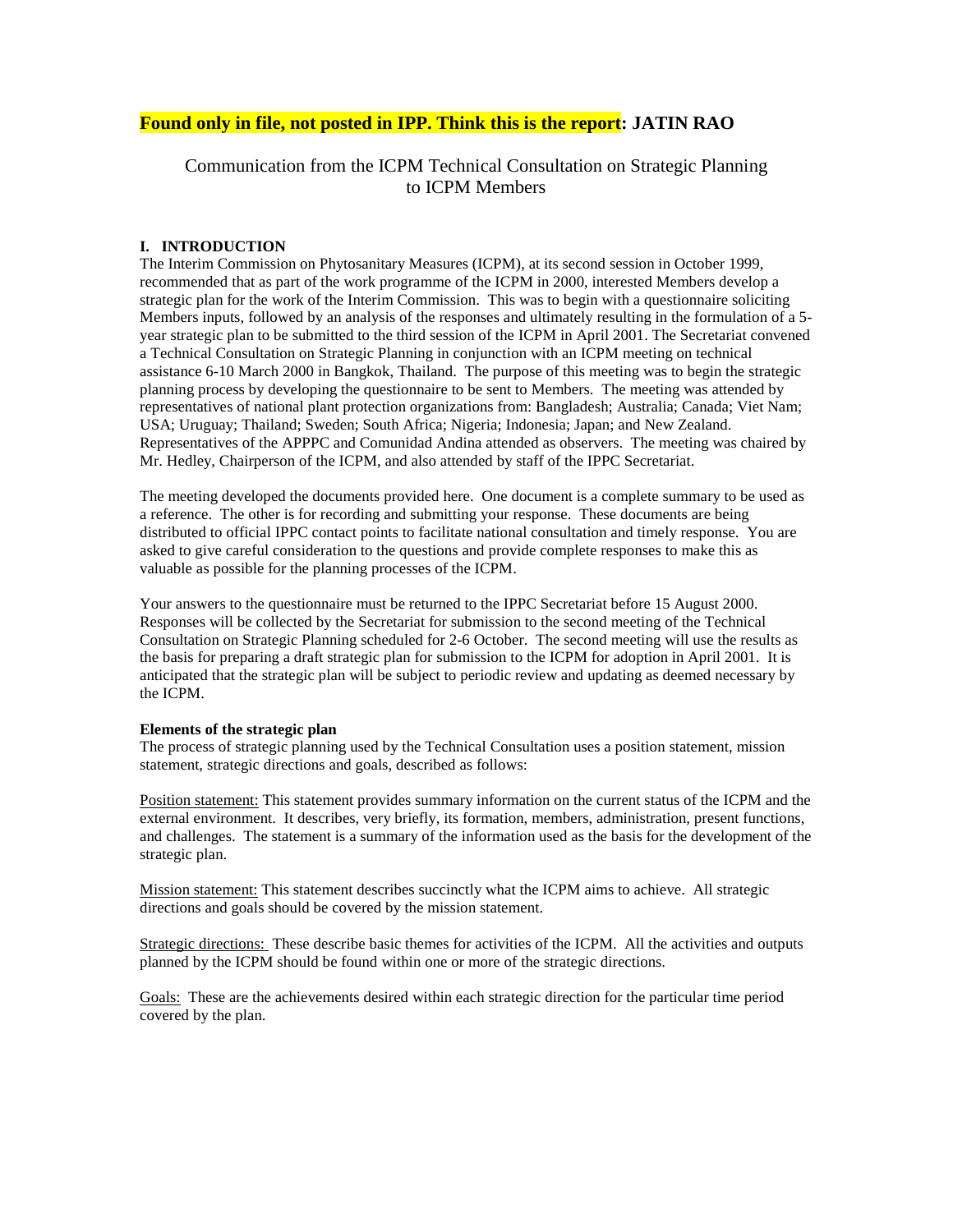#### **II. POSITION STATEMENT**

The International Plant Protection Convention (IPPC) is an international treaty ratified in 1952, first amended in 1979, and amended again in 1997. The purpose of the Convention is to secure common and effective action to prevent the spread and introduction of pests of plants and plant products.

The IPPC as amended in 1997 provides for the establishment of a Commission on Phytosanitary Measures. However, the amendments do not come into force until two-thirds of the contracting parties have accepted the amendments. Governments have initiated the acceptance process. 13 of the needed 72 governments have deposited instruments of acceptance with FAO. It is anticipated that several years will be required for the amendments to come into force. As an interim measure, FAO Conference, in 1997, established the ICPM. The ICPM will continue to exist until the amendments come into force and it will then be superceded by the Commission on Phytosanitary Measures. While the ICPM operates as an interim body, its membership is open to FAO Members and contracting parties to the IPPC. The functions of the ICPM are the same as those listed for the Commission on Phytosanitary Measures in Art XI.2.

The ICPM has a unique formal role in the area of plant protection as the global forum for the discussion of areas of common action under the IPPC. These include in particular the establishment of international standards for phytosanitary measures (ISPMs) that provide norms for safe and fair international trade that are recognized by the WTO. Although the ICPM is a relatively new body, the IPPC has a wide membership and nearly fifty years history of implementation resulting in the development of significant expertise, experience, and goodwill amongst Members. The ICPM provides a means for liaison with other organizations and opportunities for interaction including possibilities for leveraging resources.

Basic funding for the ICPM is through FAO, which is the depository for the IPPC and provides the Secretariat as well as associated infrastructure including legal support. Lack of adequate resources are a limiting factor to the implementation of the work programme of the ICPM and additional resources need to be sought, particularly to establish a critical mass of standards as soon as possible. The consequences of these limited resources are significant when considering the requirements of the Agreement on the Application of Sanitary and Phytosanitary Measures (the SPS Agreement) for the availability of ISPMs to promote harmonization.

Further limiting factors to the implementation of the work programme include differences in development status and technology of members, differing levels of participation and expectations of countries. Despite the increased importance of the IPPC due to linkage with the WTO SPS Agreement, the IPPC is not widely known or understood. Further contributing to this are the newness of the ICPM procedures and its interim status following the recent amendment of the Convention.

The ICPM has adopted its own rules and procedures. It has set up an Interim Committee on Standards, the membership of which is still under discussion. The ICPM has adopted two ISPMs at each of its two meetings, bringing to ten the total number of ISPMs adopted to date. Procedures to assist with dispute settlement are being developed so the ICPM may offer a complementary role to other international dispute settlement systems. Members of the ICPM are investigating the role it could have in technical assistance to raise the phytosanitary capacity of developing countries. The ICPM does not have any clear role yet in the sharing of regulatory and scientific information, and has weak links with the research community.

Although the ICPM has prepared priority lists for the development of standards, it has not prepared a strategic plan to make clear its strategic directions and goals or drawn up a long term plan of its intended activities, e.g. preparing a comprehensive body of ISPMs. At the second meeting of the ICPM a timetable of meetings for 2000 was endorsed by members.

There are nine regional plant protection organizations (RPPOs) that have coordinating functions in their respective regions. One of their roles is to help to achieve the objectives of the IPPC. The organizations are disparate in that they have widely differing numbers of members, authority, constitutions and capabilities. Their relationship with the IPPC Secretariat and the ICPM, and the opportunities for increased interaction, remain to be clarified.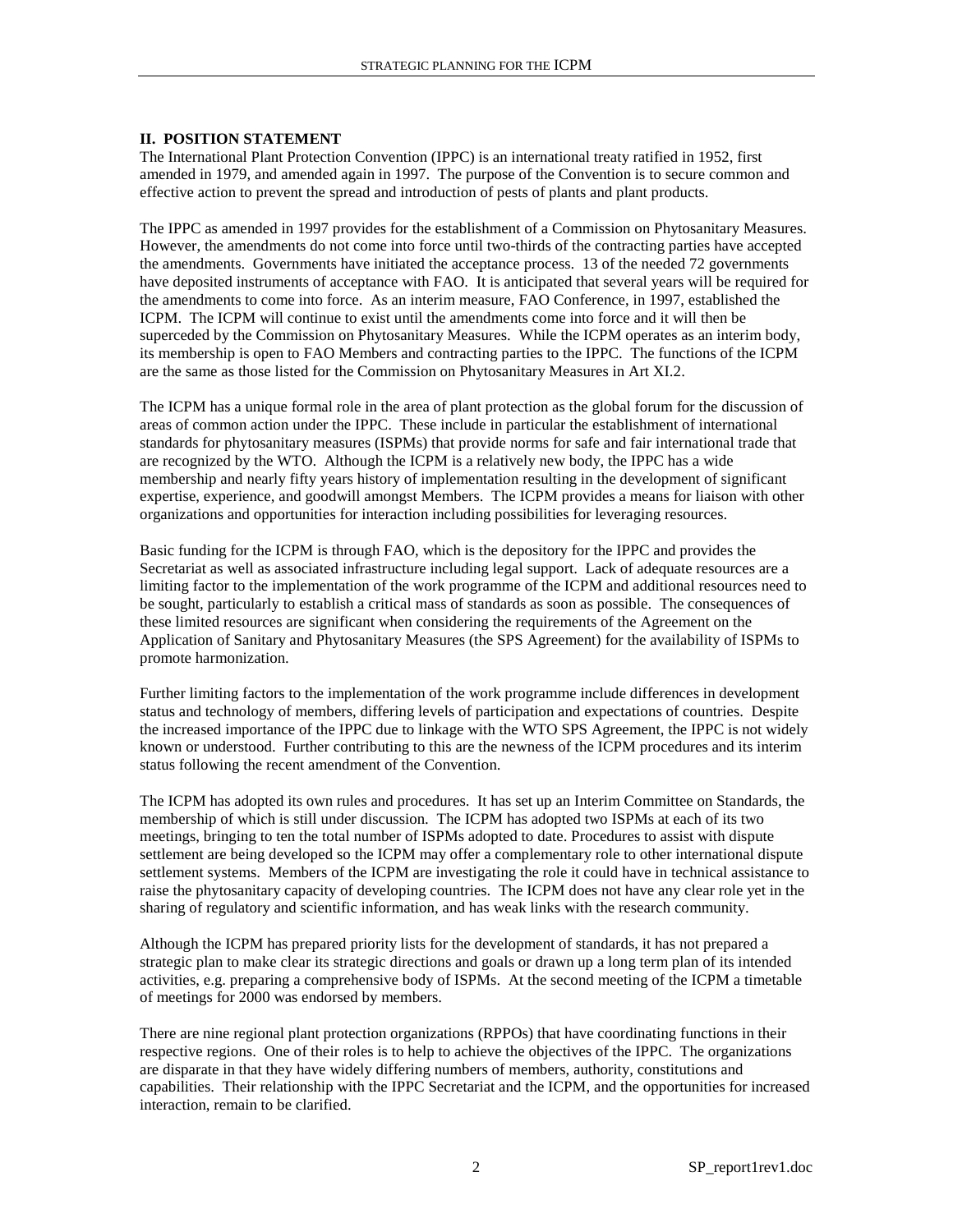The primary use of phytosanitary measures in most countries has been in the protection of agriculture, horticulture and forestry from the ingress of exotic pests and/or their spread within countries. Whilst recognizing the imperative of protecting natural ecosystems and that IPPC principles applied to cultivated systems are equally valid for wild flora and biodiversity, the ICPM has not developed explicit systems to deal with environmental issues. The increasing importance of environmental issues, such as alien invasive species, is of immediate concern to ICPM Members. The issue of alien invasive species is also addressed by the Convention on Biological Diversity.

The increasing volume and speed of the movement of people and goods is placing pressure on phytosanitary systems and creating greater demand for standards, while at the same time many governments are finding it difficult to meet the increasing demands for resources. There is an increased reliance on national and regional phytosanitary standards due to the lack of ISPMs in many areas of need. There is also an increasing demand to restrict the spread of organisms that threaten biological diversity. The use of computers and the internet, has meant that greater complexity in import requirements can be handled by national plant protection organizations and this level is demanded from exporting countries. The means of dealing with these pressures has not been examined by the ICPM on either the political front or with affected private sector groups or environmental organizations. The process of undertaking the construction of import regulations is a matter of increasing detail, complexity and contention. In this situation, an increasing divergence between developed and developing countries will be difficult to avoid if steps are not taken urgently. Likewise, the Commission needs to ensure that all Members are fully able to implement the Convention

### **III. MISSION STATEMENT**

The following mission statement includes the purpose of the IPPC, recognizing also its relationship to the SPS Agreement. It emphasizes the function of the ICPM as a global forum and lists other strategic directions.

*To secure common action in protecting the world's cultivated and natural plant resources from the spread and introduction of plant pests while minimizing interference with the international movement of people and goods. This is accomplished by providing a global forum for promoting the full implementation of the IPPC through the:*

- *development and adoption of international standards for phytosanitary measures*
- *sharing of information;*
- *provision of dispute settlement mechanisms;*
- *development of phytosanitary capacity of Members by promoting the provision of technical assistance;*
- *maintenance of an effective and efficient administrative framework.*

## **IV. STRATEGIC DIRECTIONS**

*A. The development and adoption of international standards for phytosanitary measures (ISPMs)* Setting international phytosanitary standards is a basic and unique role identified in the IPPC, particularly given the status accorded IPPC standards as a result of the WTO SPS Agreement. Internationally accepted phytosanitary standards form the basis for the harmonization of phytosanitary measures that protect natural and cultivated plant resources while ensuring fair and safe trade. Governments are protected from challenge and require no risk analysis to justify phytosanitary measures when they are based on recognized international standards.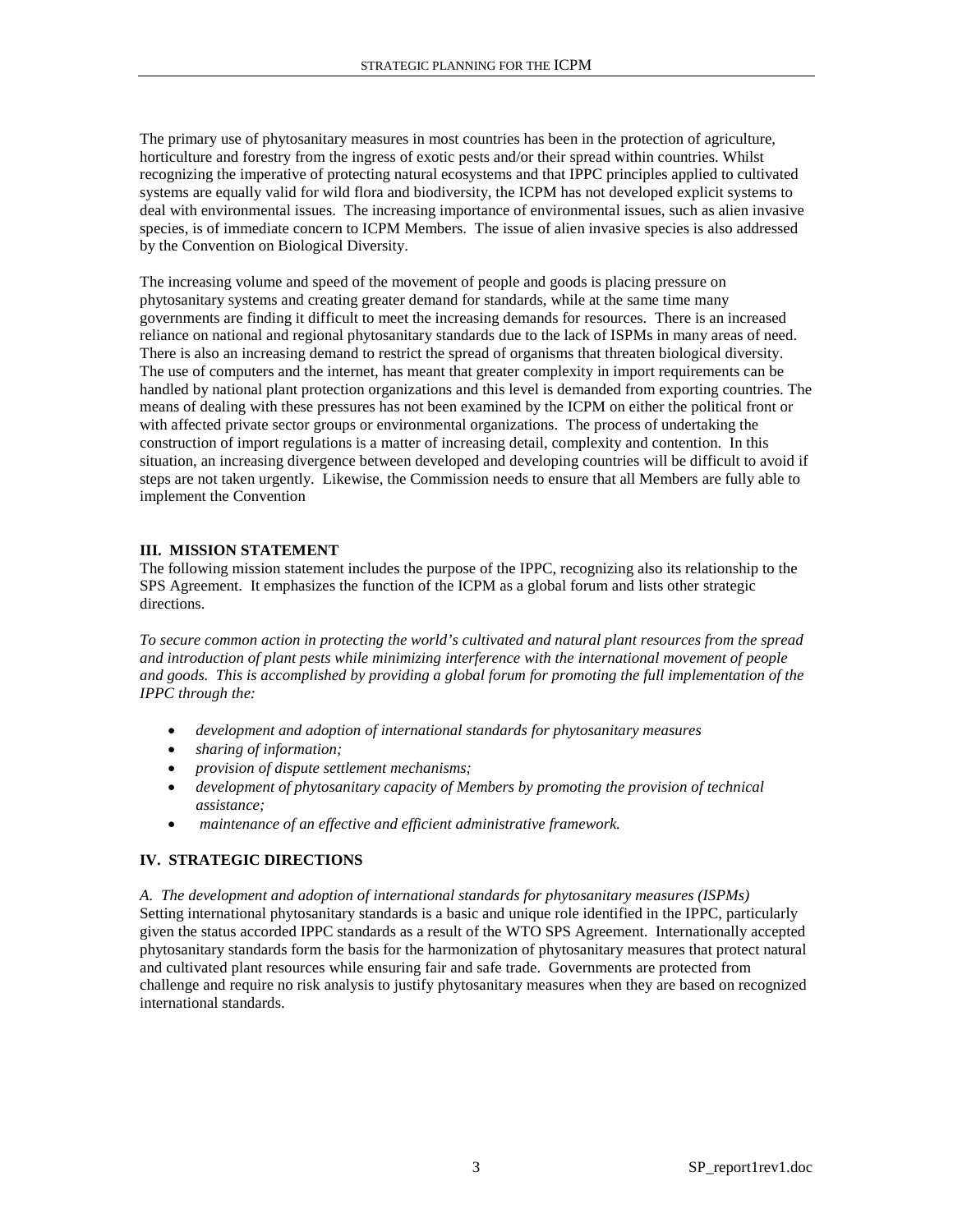### *B. Information sharing*

This strategic direction covers member's obligations to provide information as specified in the IPPC and information exchange that may be specified by the ICPM or in ISPMs, including such information as pest lists, pest reports, and phytosanitary measures. Information exchange activities ensure that members communicate officially on phytosanitary regulations and other issues of phytosanitary significance.

#### *C. The provision of dispute settlement mechanisms*

This relates to the non-binding dispute settlement provisions contained in Article XIII of the New Revised Text of the IPPC. The ICPM is charged to develop rules and procedures for dispute settlement under the IPPC. This provision ensures that members fulfill their obligations under the Convention. The Convention explicitly recognizes the complimentary role of the IPPC in this area given the formal binding dispute settlement process that exists under the WTO.

### *D. The development of phytosanitary capacity of Members by promoting the provision of technical assistance*

Article XX in the New Revised Text of the IPPC requires members to facilitate the provision of technical assistance to developing contracting parties, either bilaterally or through appropriate international organizations with the purpose of facilitating implementation of the IPPC. Adequate capacity and infrastructure for all Members are critical to accomplish the IPPC's goals.

*E. Provision of a global forum for Members to identify where further common actions are required* This strategic direction recognizes the charge of the ICPM to keep under review the state of plant protection in the world and to identify global concerns that may be addressed by the ICPM but fall outside the scope of other specific strategy directions.

## *F. The maintenance of an effective and efficient administrative framework*

To function effectively, the ICPM must establish organizational structures and procedures, identify funding mechanisms, and address various support and administrative functions. This strategic direction is to make provision for the ICPM to address its administrative issues and strategies, making continual improvement to ensure its business practices are effective and efficient.

## **V. GOALS**

## *Strategy direction A – the development and adoption of ISPMs*

- Terms of Reference and Rules of Procedure for the Interim Standards Committee completed
- Number of standards developed and adopted is increased
- Greater transparency in the standard setting process
- Increased participation by developing countries in standard setting
- Increased implementation of standards
- A procedure for identifying and prioritizing standards (including submissions procedures)
- A process for sponsorship of specific standards
- PRA standard(s) for environmental risks
- Notification process for adoption of ISPMs to contact points and governments
- Priority given to standards on fundamental concepts
- Explanatory documents corresponding to ISPMs

#### *Strategy direction B – information sharing*

- Promotion of increased access and use of electronic communication/Internet
- A system for pest status recognition developed
- Assistance to RPPOs to establish information systems promoted
- Promotion of the IPPC
- An IPPC clearing house mechanism (e.g. for depositing bilateral agreements, information for and from PRA, current phytosanitary research)
- Systems to identify sources of information on regulations/pests; internet linkages
- Reports of ICPM activities completed and in progress
- Procedures for pest reporting/information sharing